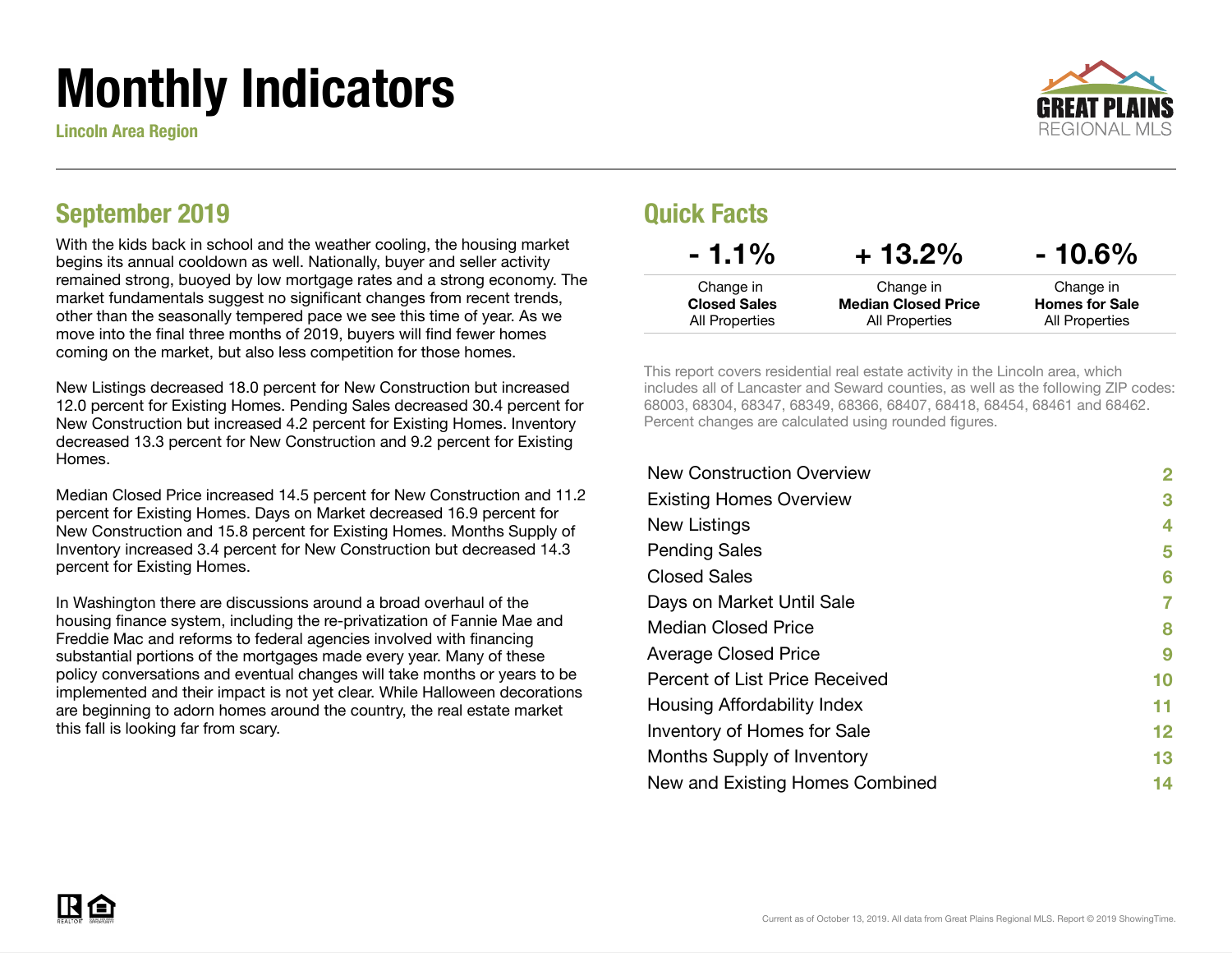### New Construction Overview

Key metrics by report month and for year-to-date (YTD) starting from the first of the year. New Construction properties only.



| <b>Key Metrics</b>                    | <b>Historical Sparkbars</b>                                        | 9-2018    | 9-2019    | % Change | <b>YTD 2018</b> | <b>YTD 2019</b> | % Change |
|---------------------------------------|--------------------------------------------------------------------|-----------|-----------|----------|-----------------|-----------------|----------|
| <b>New Listings</b>                   | $9 - 2017$<br>$3 - 2018$<br>$9 - 2018$<br>$3 - 2019$<br>$9 - 2019$ | 100       | 82        | $-18.0%$ | 1,139           | 912             | $-19.9%$ |
| <b>Pending Sales</b>                  | $9 - 2017$<br>$3 - 2018$<br>$3 - 2019$<br>$9 - 2019$<br>$9 - 2018$ | 46        | 32        | $-30.4%$ | 638             | 482             | $-24.5%$ |
| <b>Closed Sales</b>                   | $9 - 2017$<br>$3 - 2018$<br>$9 - 2018$<br>$3 - 2019$<br>$9 - 2019$ | 54        | 48        | $-11.1%$ | 554             | 511             | $-7.8%$  |
| Days on Market Until Sale             | $3 - 2019$<br>$9 - 2019$<br>$9 - 2017$<br>$3 - 2018$<br>$9 - 2018$ | 65        | 54        | $-16.9%$ | 54              | 54              | 0.0%     |
| <b>Median Closed Price</b>            | $9 - 2017$<br>$3 - 2018$<br>$9 - 2018$<br>$3 - 2019$<br>$9 - 2019$ | \$275,000 | \$315,000 | $+14.5%$ | \$296,475       | \$304,500       | $+2.7%$  |
| <b>Average Closed Price</b>           | $9 - 2017$<br>$9 - 2018$<br>$3 - 2018$<br>$3 - 2019$<br>$9 - 2019$ | \$277,755 | \$324,770 | $+16.9%$ | \$308,548       | \$313,384       | $+1.6%$  |
| <b>Percent of List Price Received</b> | $9 - 2017$<br>$3 - 2018$<br>$9 - 2018$<br>$3 - 2019$<br>$9 - 2019$ | 101.1%    | 101.2%    | $+0.1%$  | 100.7%          | 100.6%          | $-0.1%$  |
| <b>Housing Affordability Index</b>    | $3 - 2018$<br>$9 - 2018$<br>$9 - 2019$<br>$9 - 2017$<br>$3 - 2019$ | 114       | 100       | $-12.3%$ | 106             | 103             | $-2.8%$  |
| <b>Inventory of Homes for Sale</b>    | $9 - 2017$<br>$3 - 2018$<br>$9 - 2018$<br>$3 - 2019$<br>$9 - 2019$ | 362       | 314       | $-13.3%$ |                 |                 |          |
| <b>Months Supply of Inventory</b>     | $3 - 2018$<br>$9 - 2018$<br>$3 - 2019$<br>$9 - 2017$<br>$9 - 2019$ | 5.8       | 6.0       | $+3.4%$  |                 |                 |          |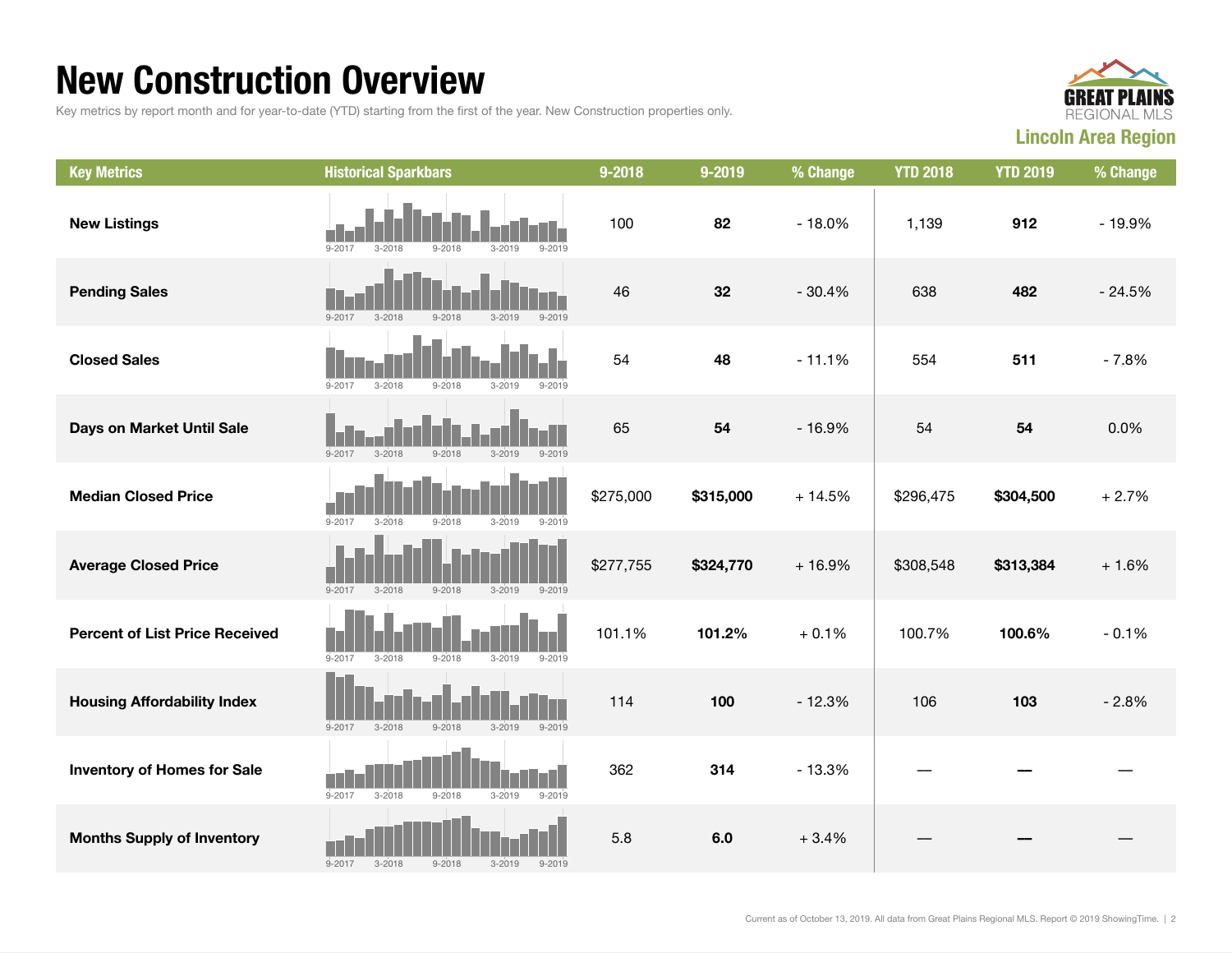## Existing Homes Overview

Key metrics by report month and for year-to-date (YTD) starting from the first of the year. Existing Homes properties only.



| <b>Key Metrics</b>                    | <b>Historical Sparkbars</b>                                        | 9-2018    | 9-2019    | % Change | <b>YTD 2018</b> | <b>YTD 2019</b> | % Change |
|---------------------------------------|--------------------------------------------------------------------|-----------|-----------|----------|-----------------|-----------------|----------|
| <b>New Listings</b>                   | $9 - 2017$<br>$3 - 2018$<br>$9 - 2018$<br>$3 - 2019$<br>$9 - 2019$ | 457       | 512       | $+12.0%$ | 3,962           | 4,332           | $+9.3%$  |
| <b>Pending Sales</b>                  | $9 - 2017$<br>$9 - 2018$<br>$3 - 2019$<br>$3 - 2018$<br>$9 - 2019$ | 312       | 325       | $+4.2%$  | 3,014           | 3,261           | $+8.2%$  |
| <b>Closed Sales</b>                   | $9 - 2017$<br>$3 - 2018$<br>$9 - 2018$<br>$3 - 2019$<br>$9 - 2019$ | 323       | 325       | $+0.6%$  | 2,855           | 3,053           | $+6.9%$  |
| Days on Market Until Sale             | $3 - 2018$<br>$9 - 2018$<br>$3 - 2019$<br>$9 - 2019$<br>$9 - 2017$ | 19        | 16        | $-15.8%$ | 21              | 23              | $+9.5%$  |
| <b>Median Closed Price</b>            | $9 - 2019$<br>$9 - 2017$<br>$3 - 2018$<br>$9 - 2018$<br>$3 - 2019$ | \$179,900 | \$200,000 | $+11.2%$ | \$180,000       | \$189,000       | $+5.0%$  |
| <b>Average Closed Price</b>           | $9 - 2017$<br>$3 - 2018$<br>$9 - 2018$<br>$3 - 2019$<br>$9 - 2019$ | \$214,375 | \$233,344 | $+8.8%$  | \$215,216       | \$220,178       | $+2.3%$  |
| <b>Percent of List Price Received</b> | $9 - 2017$<br>$3 - 2018$<br>$9 - 2018$<br>$3 - 2019$<br>$9 - 2019$ | 98.9%     | 98.3%     | $-0.6%$  | 99.2%           | 98.6%           | $-0.6%$  |
| <b>Housing Affordability Index</b>    | $9 - 2018$<br>$9 - 2019$<br>$9 - 2017$<br>$3 - 2018$<br>$3 - 2019$ | 174       | 157       | $-9.8%$  | 174             | 167             | $-4.0%$  |
| <b>Inventory of Homes for Sale</b>    | $9 - 2019$<br>$9 - 2017$<br>$3 - 2018$<br>$9 - 2018$<br>$3 - 2019$ | 672       | 610       | $-9.2%$  |                 |                 |          |
| <b>Months Supply of Inventory</b>     | $9 - 2017$<br>$3 - 2018$<br>$9 - 2018$<br>$3 - 2019$<br>$9 - 2019$ | 2.1       | 1.8       | $-14.3%$ |                 |                 |          |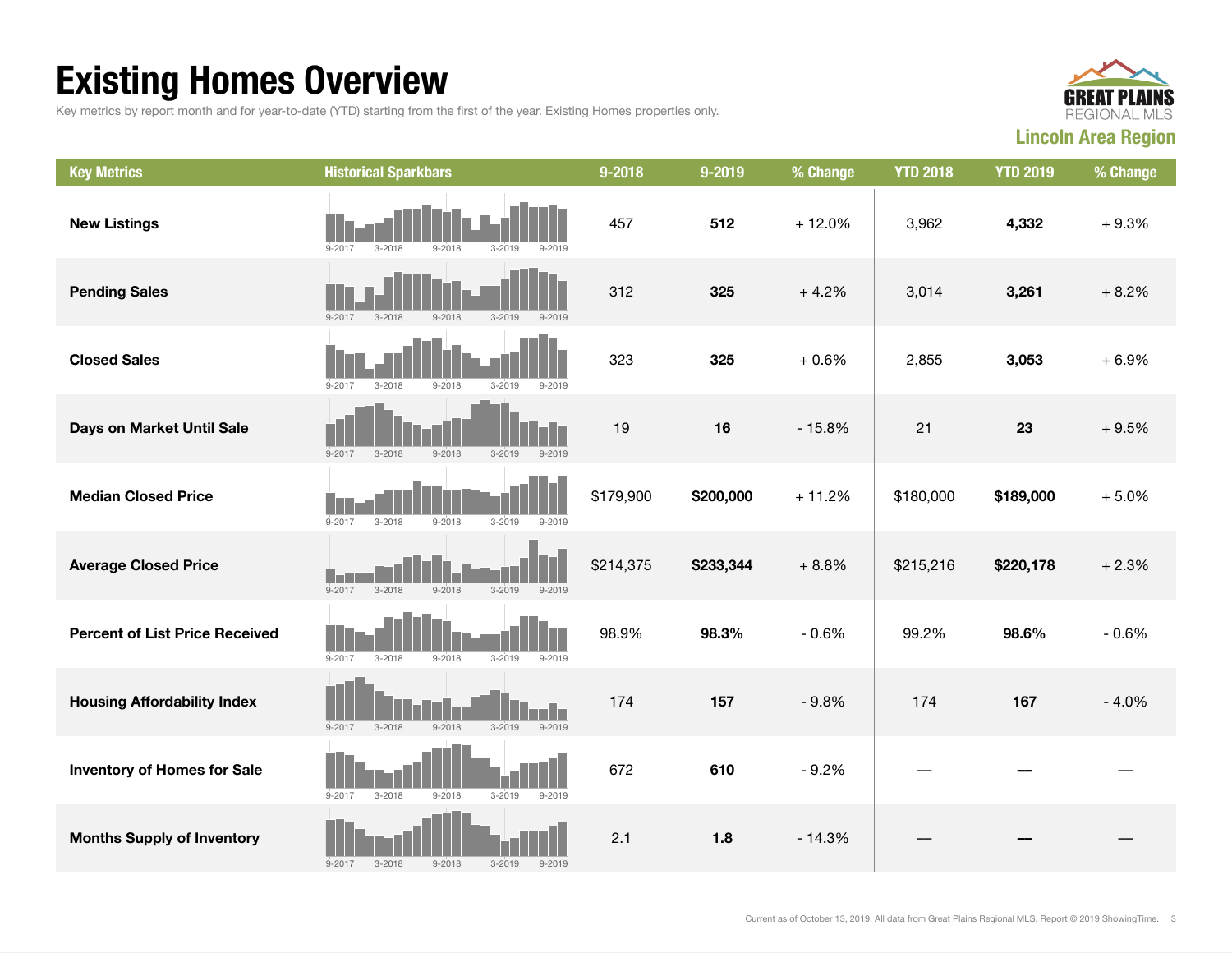### New Listings

A count of the properties that have been newly listed on the market in a given month.





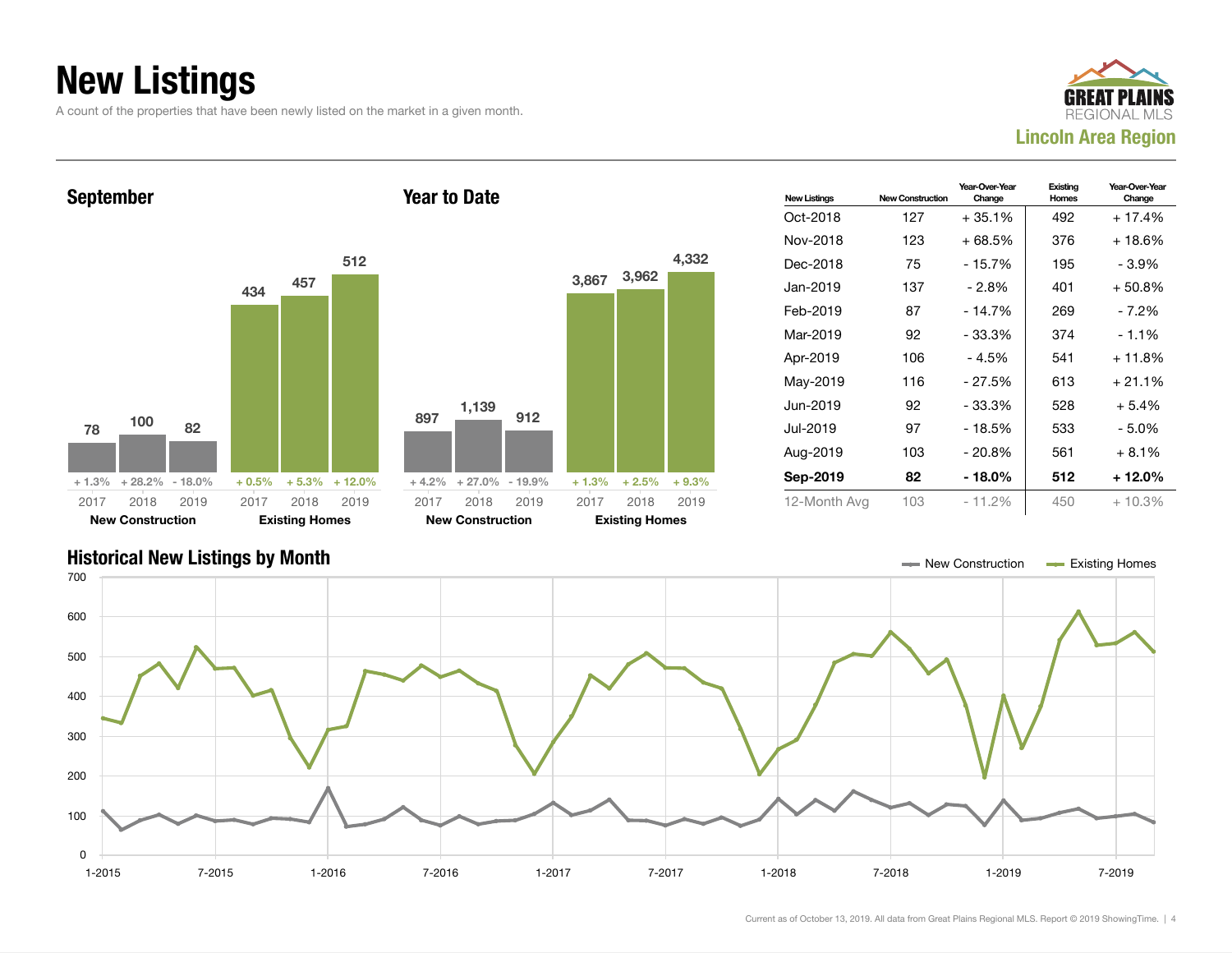### Pending Sales

A count of the properties on which offers have been accepted in a given month.





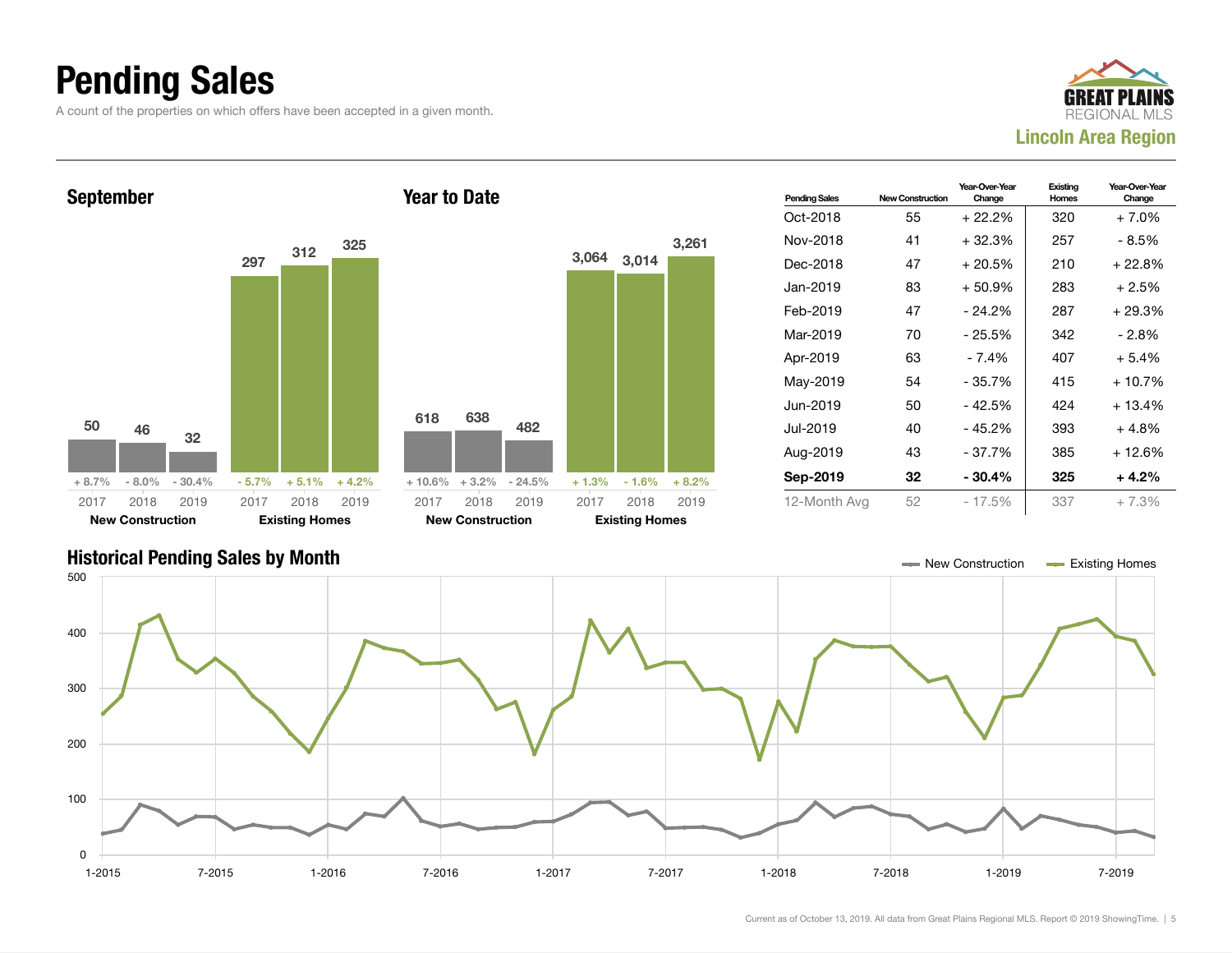### Closed Sales

A count of the actual sales that closed in a given month.





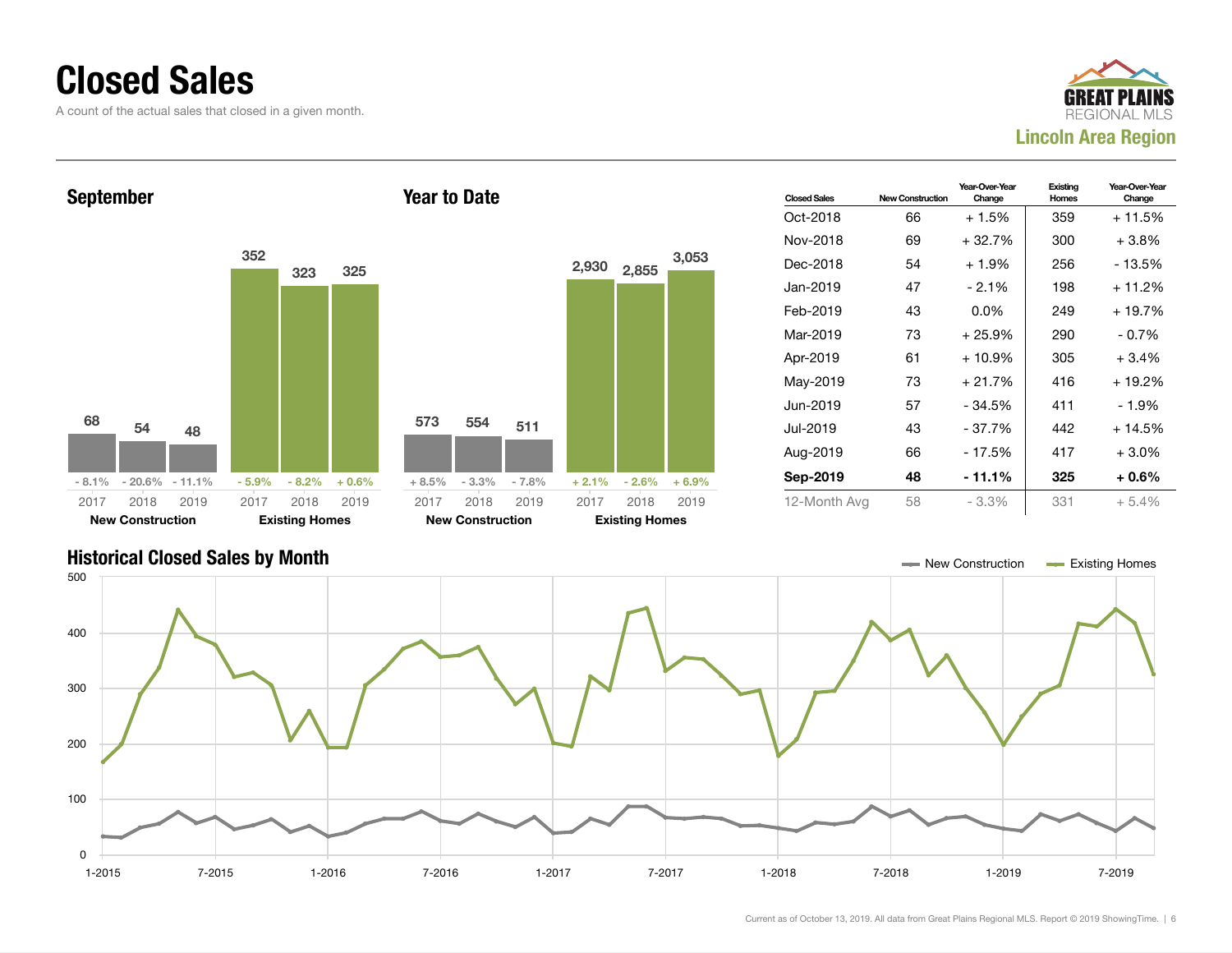### Days on Market Until Sale

Average number of days between when a property is listed and when an offer is accepted in a given month.





| Days on Market | <b>New Construction</b> | Year-Over-Year<br>Change | Existing<br>Homes | Year-Over-Year<br>Change |
|----------------|-------------------------|--------------------------|-------------------|--------------------------|
| Oct-2018       | 54                      | $+31.7%$                 | 22                | $0.0\%$                  |
| Nov-2018       | 36                      | $-30.8\%$                | 21                | - 12.5%                  |
| Dec-2018       | 56                      | $+21.7%$                 | 32                | $+6.7\%$                 |
| Jan-2019       | 38                      | $+5.6%$                  | 36                | + 16.1%                  |
| Feb-2019       | 50                      | $+35.1%$                 | 33                | - 2.9%                   |
| Mar-2019       | 52                      | $+2.0%$                  | 33                | $+17.9%$                 |
| Apr-2019       | 78                      | $+23.8%$                 | 26                | $+8.3%$                  |
| May-2019       | 62                      | $+24.0%$                 | 19                | $0.0\%$                  |
| Jun-2019       | 49                      | - 7.5%                   | 20                | $+17.6%$                 |
| Jul-2019       | 45                      | $-34.8%$                 | 15                | $+15.4%$                 |
| Aug-2019       | 54                      | $+3.8\%$                 | 19                | + 11.8%                  |
| Sep-2019       | 54                      | - 16.9%                  | 16                | - 15.8%                  |
| 12-Month Avg*  | 53                      | $+1.6%$                  | 23                | $+4.4%$                  |

Historical Days on Market Until Sale by Month  $\blacksquare$  New Construction  $\blacksquare$  Existing Homes

\* Days on Market for all properties from October 2018 through September 2019. This is not the average of the individual figures above.

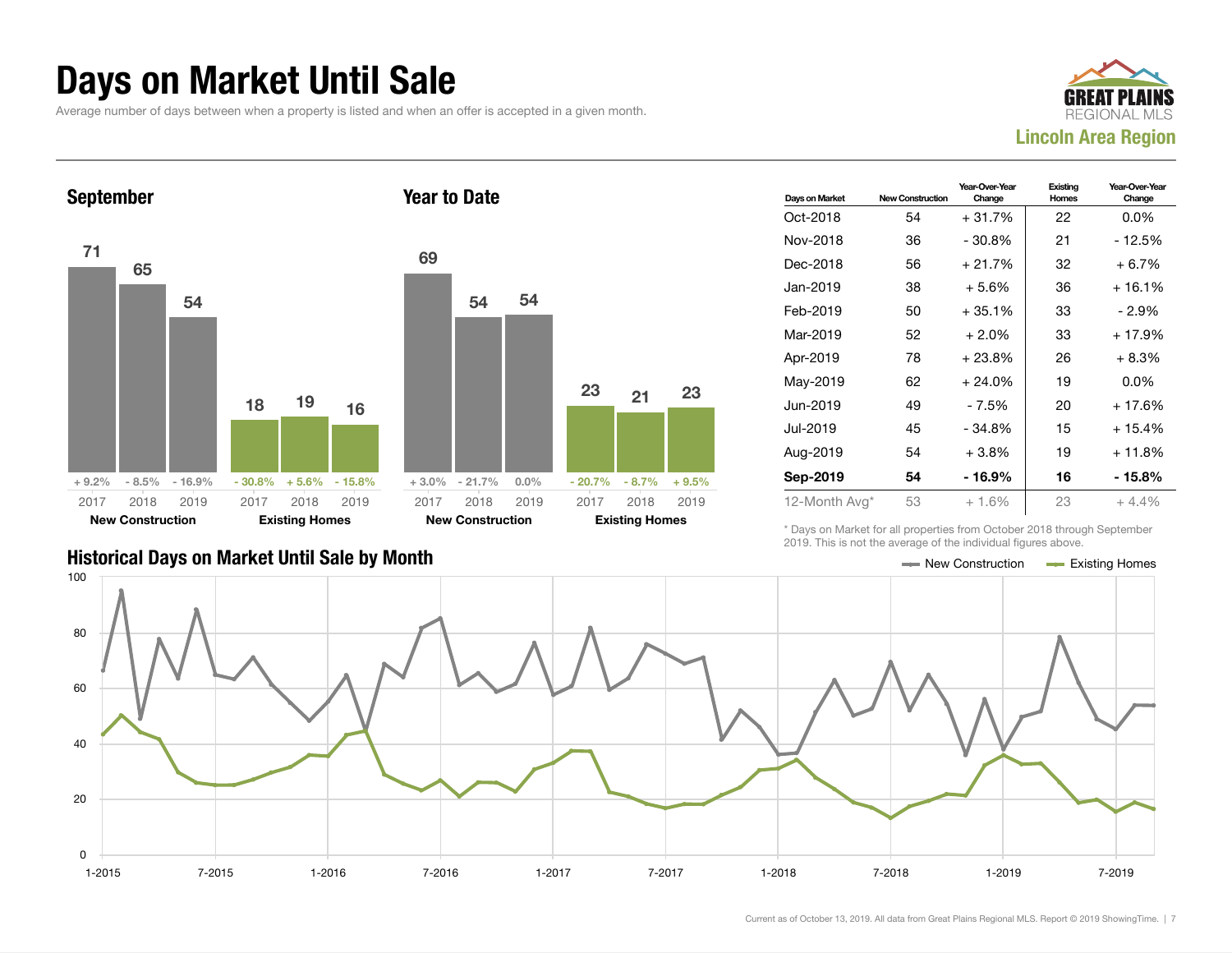### Median Closed Price

Point at which half of the sales sold for more and half sold for less, not accounting for seller concessions, in a given month.

Year to Date



September



| <b>Median Closed Price</b> | <b>New Construction</b> | Year-Over-Year<br>Change | Existing<br>Homes | Year-Over-Year<br>Change |
|----------------------------|-------------------------|--------------------------|-------------------|--------------------------|
| Oct-2018                   | \$293,500               | $+8.3%$                  | \$178,000         | + 6.3%                   |
| Nov-2018                   | \$282,649               | $+5.4%$                  | \$181,000         | $+8.4%$                  |
| Dec-2018                   | \$278,026               | $-4.4%$                  | \$179,950         | $+13.2%$                 |
| Jan-2019                   | \$301,436               | $+6.0\%$                 | \$176,125         | + 7.8%                   |
| Feb-2019                   | \$291,600               | $-10.2%$                 | \$169,000         | $-2.3%$                  |
| Mar-2019                   | \$291,500               | - 3.9%                   | \$174,000         | - 2.8%                   |
| Apr-2019                   | \$330,000               | $+8.9\%$                 | \$185,000         | + 2.8%                   |
| May-2019                   | \$304,500               | $+7.4%$                  | \$187,750         | $+4.3%$                  |
| Jun-2019.                  | \$295,779               | - 3.6%                   | \$200,000         | $+4.7%$                  |
| Jul-2019                   | \$302,000               | - 5.6%                   | \$200,000         | $+8.3%$                  |
| Aug-2019                   | \$315,800               | $+6.0\%$                 | \$189,900         | $+2.6%$                  |
| Sep-2019                   | \$315,000               | + 14.5%                  | \$200,000         | + 11.2%                  |
| 12-Month Avg*              | \$296,950               | $+1.8%$                  | \$186,000         | $+5.5\%$                 |

\* Median Closed Price for all properties from October 2018 through September 2019. This is not the average of the individual figures above.



#### Historical Median Closed Price by Month  $\blacksquare$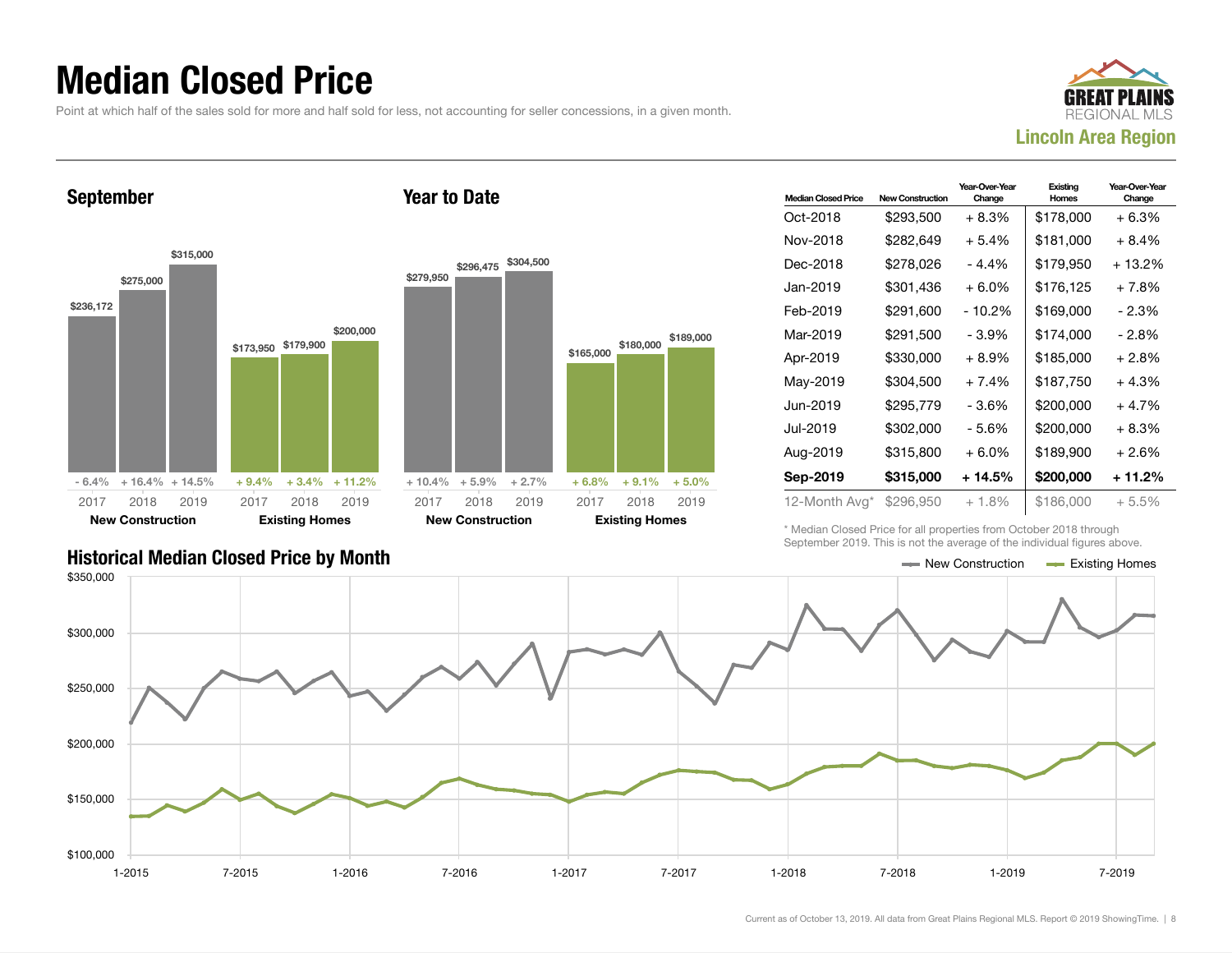### Average Closed Price

Average sales price for all closed sales, not accounting for seller concessions, in a given month.



September





| <b>Average Closed Price</b> | <b>New Construction</b> | Year-Over-Year<br>Change | Existing<br>Homes | Year-Over-Year<br>Change |
|-----------------------------|-------------------------|--------------------------|-------------------|--------------------------|
| Oct-2018                    | \$305,161               | $-2.0\%$                 | \$196,518         | $+1.9%$                  |
| Nov-2018                    | \$295,835               | $+2.6%$                  | \$208,583         | + 6.6%                   |
| Dec-2018                    | \$306,336               | $-0.8\%$                 | \$202,670         | $+3.2%$                  |
| Jan-2019                    | \$298.944               | $+1.2%$                  | \$203,714         | $+3.8\%$                 |
| Feb-2019                    | \$298.336               | $-10.5%$                 | \$200,338         | - 3.6%                   |
| Mar-2019                    | \$306,978               | $+3.7%$                  | \$205,787         | $0.0\%$                  |
| Apr-2019                    | \$319,523               | $+8.0\%$                 | \$207,612         | - 1.8%                   |
| May-2019                    | \$315,621               | $+0.4%$                  | \$218,970         | - 0.9%                   |
| Jun-2019                    | \$325,300               | $+5.9\%$                 | \$246,715         | + 10.2%                  |
| Jul-2019                    | \$315,441               | $-2.9%$                  | \$223,290         | $+3.9%$                  |
| Aug-2019                    | \$312,271               | - 3.9%                   | \$220,533         | - 1.5%                   |
| Sep-2019                    | \$324,770               | + 16.9%                  | \$233,344         | $+8.8%$                  |
| 12-Month Avg*               | \$310,331               | $+1.0%$                  | \$216,031         | $+2.7%$                  |

\* Average Closed Price for all properties from October 2018 through September 2019. This is not the average of the individual figures above.



#### Historical Average Closed Price by Month  $\blacksquare$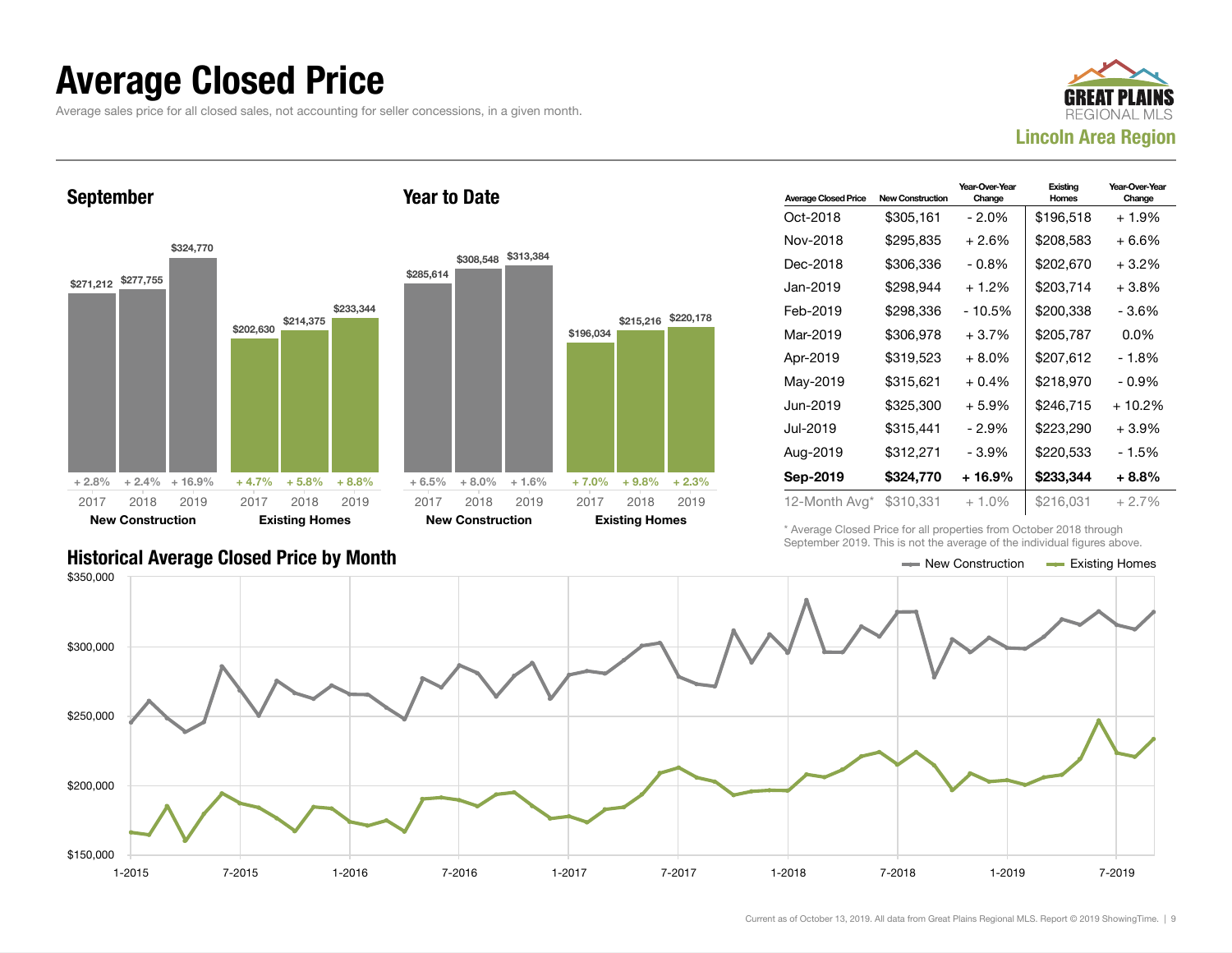### Percent of List Price Received

Percentage found when dividing a property's sales price by its most recent list price, then taking the average for all properties sold in a given month, not accounting for seller concessions.





| <b>Historical Percent of List Price Received by Month</b> | — New Construction | <b>Existing Homes</b> |
|-----------------------------------------------------------|--------------------|-----------------------|

| Pct. of List Price<br>Received | <b>New Construction</b> | Year-Over-Year<br>Change | Existing<br>Homes | Year-Over-Year<br>Change |
|--------------------------------|-------------------------|--------------------------|-------------------|--------------------------|
| Oct-2018                       | 101.1%                  | $+0.9%$                  | 97.9%             | - 0.6%                   |
| Nov-2018                       | 99.7%                   | $-1.7%$                  | 97.8%             | - 0.6%                   |
| Dec-2018                       | 100.2%                  | $-1.1%$                  | 97.3%             | - 0.6%                   |
| Jan-2019                       | 100.2%                  | - 0.9%                   | 97.7%             | $+0.1\%$                 |
| Feb-2019                       | 100.5%                  | $+0.3\%$                 | 97.7%             | $-0.7\%$                 |
| Mar-2019                       | 100.5%                  | $-0.7%$                  | 98.0%             | $-1.2%$                  |
| Apr-2019                       | 100.5%                  | $+0.4%$                  | 98.5%             | - 0.6%                   |
| May-2019                       | 101.3%                  | $+0.7\%$                 | 99.4%             | - 0.5%                   |
| Jun-2019                       | 100.9%                  | $+0.2%$                  | 99.4%             | $+0.1%$                  |
| Jul-2019.                      | 100.2%                  | - 0.5%                   | 98.9%             | $-0.7%$                  |
| Aug-2019                       | 100.1%                  | - 0.3%                   | 98.4%             | - 0.8%                   |
| Sep-2019                       | 101.2%                  | $+0.1\%$                 | 98.3%             | $-0.6\%$                 |
| 12-Month Avg*                  | 100.5%                  | - 0.2%                   | 98.4%             | $-0.6\%$                 |

\* Pct. of List Price Received for all properties from October 2018 through September 2019. This is not the average of the individual figures above.



Current as of October 13, 2019. All data from Great Plains Regional MLS. Report © 2019 ShowingTime. | 10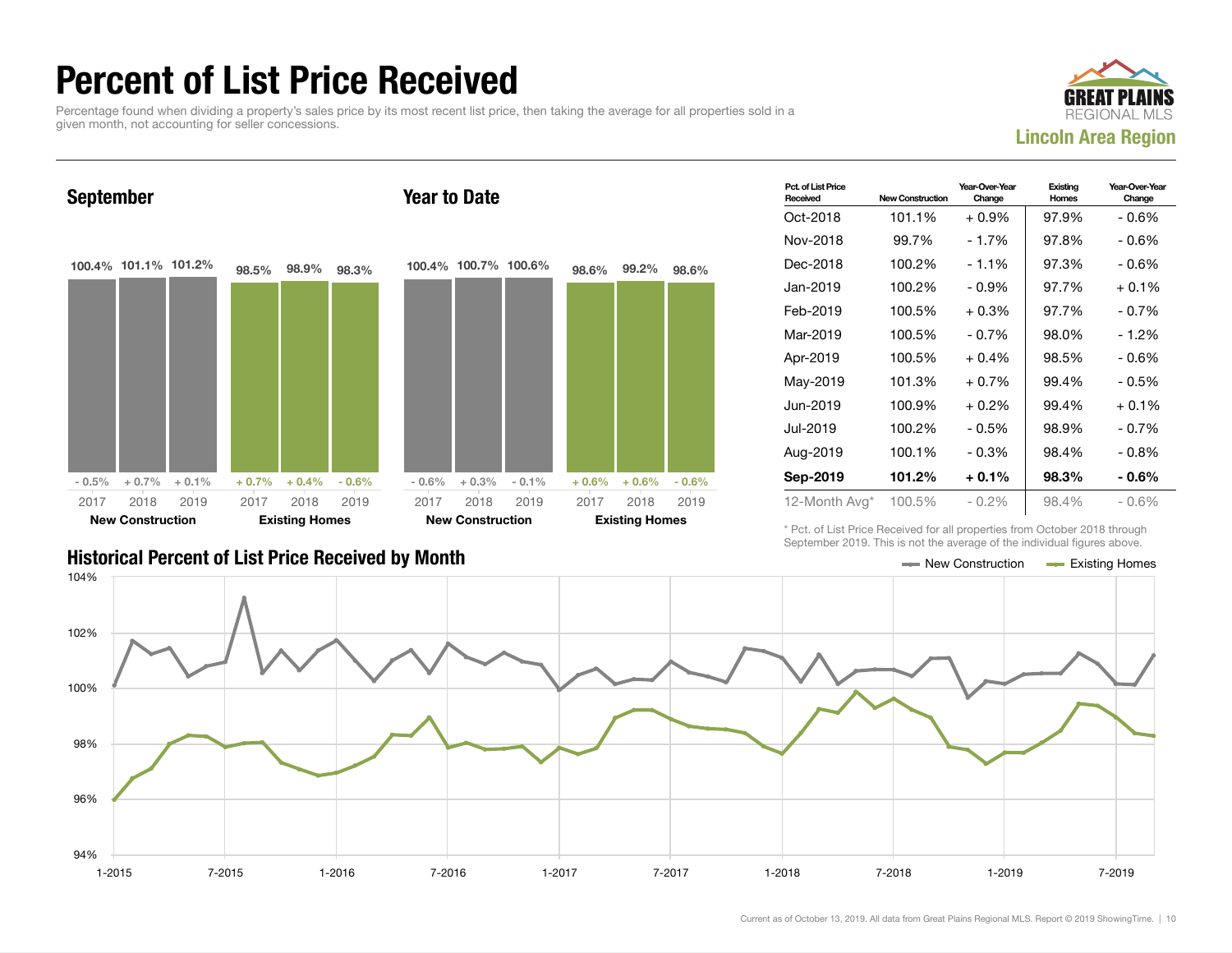## Housing Affordability Index

This index measures housing affordability for the region. For example, an index of 120 means the median household income is 120% of what is necessary to qualify for the median-priced home under prevailing interest rates. A higher number means greater affordability.





| <b>Affordability Index</b> | <b>New Construction</b> | Year-Over-Year<br>Change | Existing<br>Homes | Year-Over-Year<br>Change |
|----------------------------|-------------------------|--------------------------|-------------------|--------------------------|
| Oct-2018                   | 97                      | - 19.8%                  | 160               | - 18.4%                  |
| Nov-2018                   | 103                     | - 16.9%                  | 160               | - 19.6%                  |
| Dec-2018                   | 113                     | $0.0\%$                  | 175               | - 15.5%                  |
| Jan-2019                   | 104                     | - 7.1%                   | 179               | - 8.2%                   |
| Feb-2019                   | 108                     | $+10.2%$                 | 186               | $+1.1%$                  |
| Mar-2019                   | 108                     | $+3.8\%$                 | 181               | $+2.3%$                  |
| Apr-2019                   | 95                      | - 7.8%                   | 170               | - 1.7%                   |
| May-2019                   | 103                     | - 6.4%                   | 168               | - 2.9%                   |
| Jun-2019                   | 106                     | $+3.9\%$                 | 157               | - 4.3%                   |
| Jul-2019                   | 104                     | $+6.1%$                  | 157               | - 7.6%                   |
| Aug-2019                   | 100                     | - 4.8%                   | 166               | - 1.8%                   |
| Sep-2019                   | 100                     | - 12.3%                  | 157               | $-9.8\%$                 |
| 12-Month Avg               | 103                     | $-5.5%$                  | 168               | $-7.7%$                  |

#### Historical Housing Affordability Index by Month New Construction Existing Homes

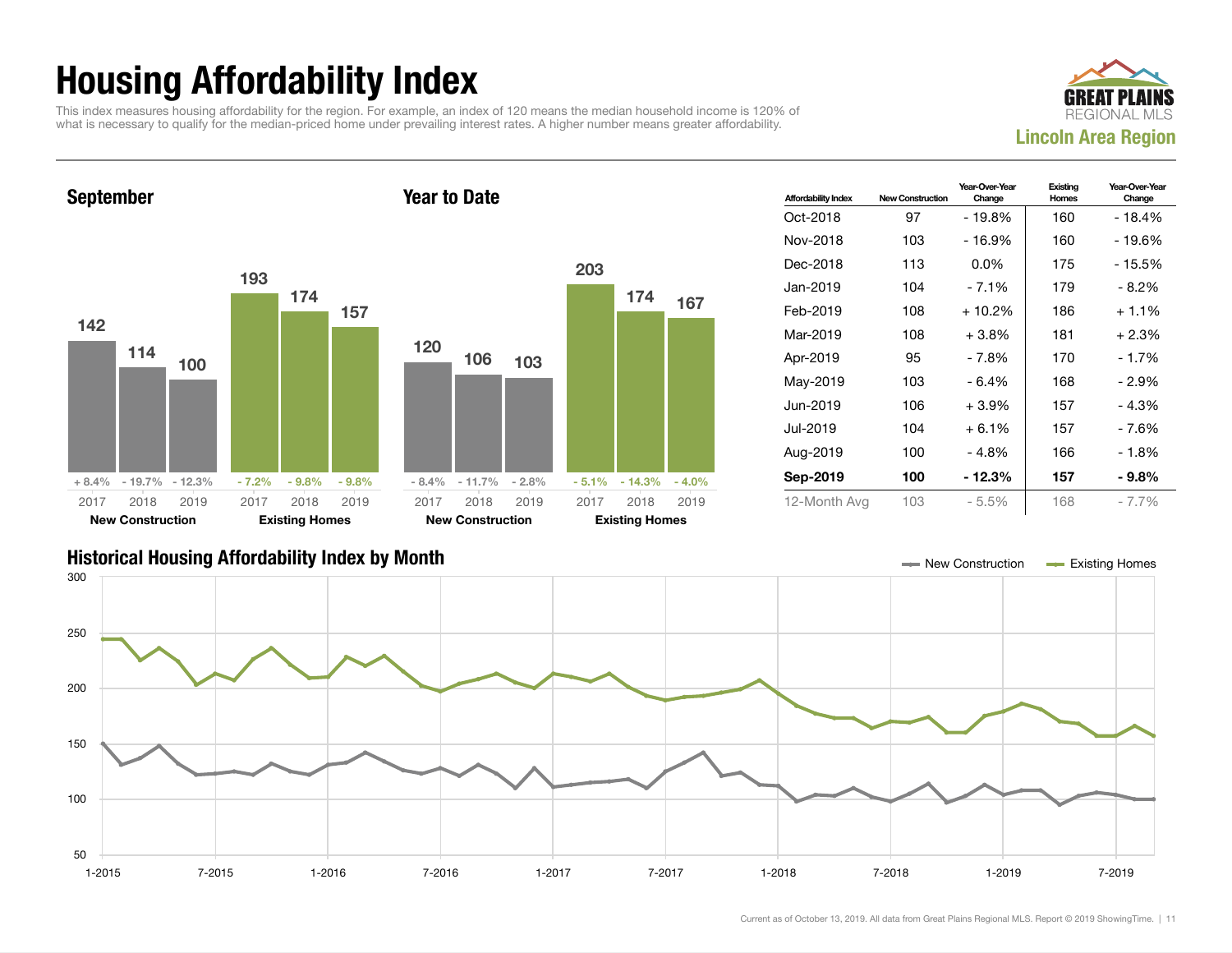### Inventory of Homes for Sale

The number of properties available for sale in active status at the end of a given month.





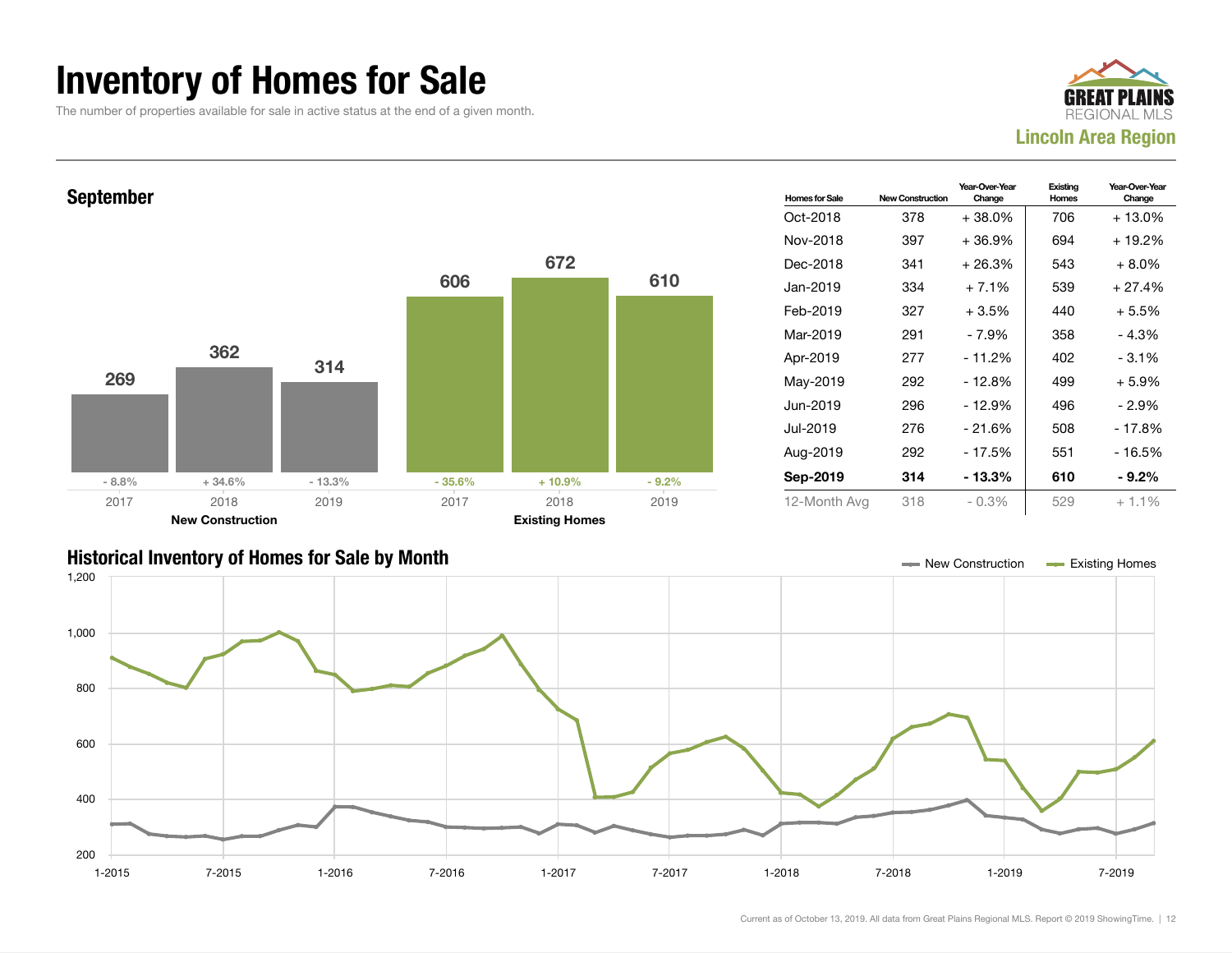### Months Supply of Inventory

The inventory of homes for sale at the end of a given month, divided by the average monthly pending sales from the last 12 months.





| <b>Months Supply</b> | <b>New Construction</b> | Year-Over-Year<br>Change | Existing<br>Homes | Year-Over-Year<br>Change |
|----------------------|-------------------------|--------------------------|-------------------|--------------------------|
| Oct-2018             | 5.9                     | + 37.2%                  | 2.2               | $+10.0\%$                |
| Nov-2018             | 6.2                     | $+34.8%$                 | 2.2               | + 22.2%                  |
| Dec-2018             | 5.2                     | $+18.2%$                 | 1.7               | $+6.3%$                  |
| Jan-2019             | 5.0                     | $-2.0\%$                 | 1.7               | $+30.8\%$                |
| Feb-2019             | 4.9                     | - 7.5%                   | 1.4               | $+7.7%$                  |
| Mar-2019             | 4.5                     | $-15.1%$                 | 1.1               | $-8.3%$                  |
| Apr-2019             | 4.3                     | $-20.4%$                 | 1.2               | $-7.7%$                  |
| May-2019             | 4.8                     | $-15.8%$                 | 1.5               | $0.0\%$                  |
| Jun-2019             | 5.1                     | - 10.5%                  | 1.5               | - 6.3%                   |
| Jul-2019             | 5.0                     | $-12.3%$                 | 1.5               | $-25.0%$                 |
| Aug-2019             | 5.5                     | - 1.8%                   | 1.6               | $-23.8%$                 |
| Sep-2019             | 6.0                     | $+3.4%$                  | 1.8               | $-14.3%$                 |
| 12-Month Avg*        | 5.2                     | $-0.8\%$                 | 1.6               | $-2.0\%$                 |

\* Months Supply for all properties from October 2018 through September 2019. This is not the average of the individual figures above.